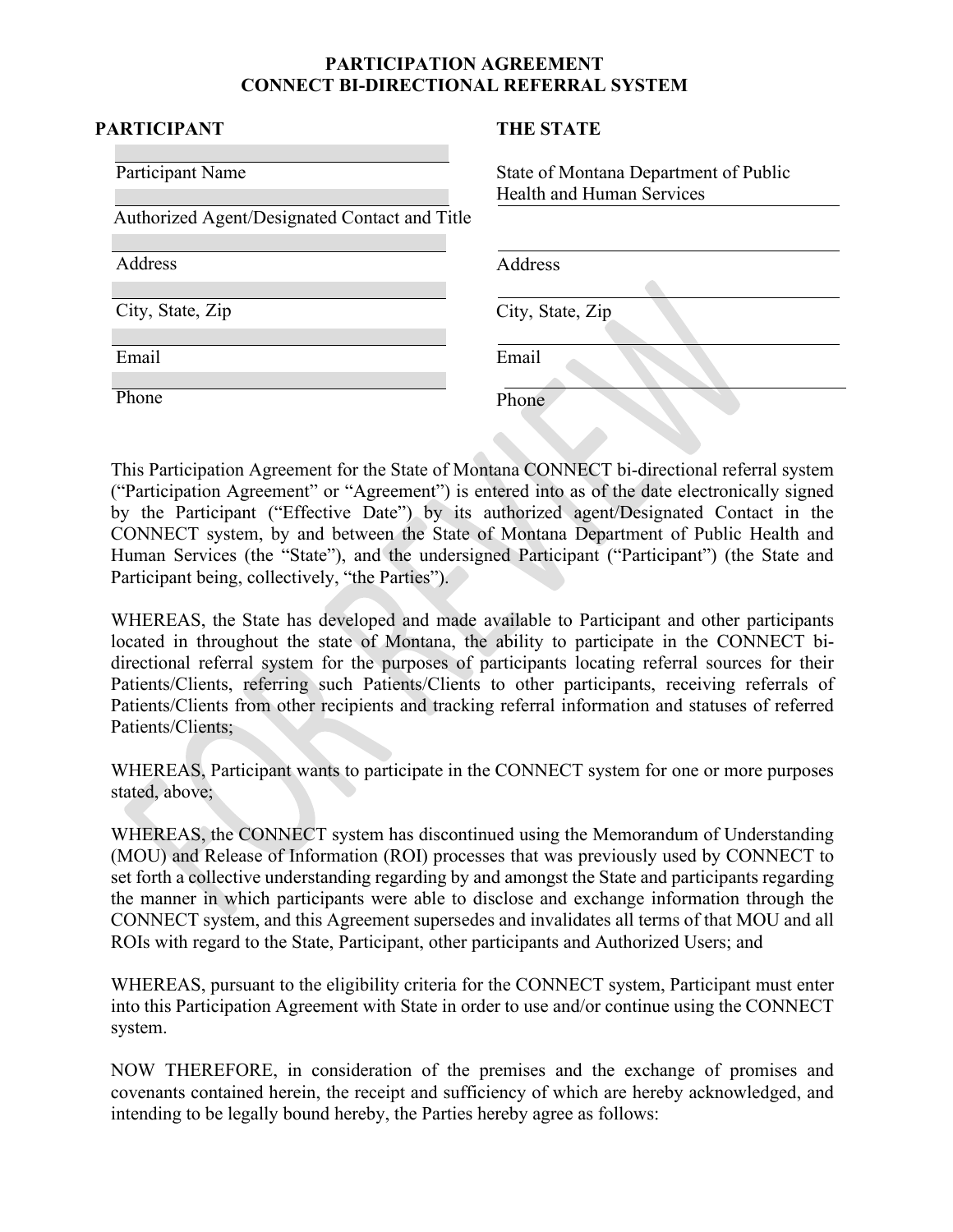- 1. **Definitions.** For purposes of this Agreement, the following terms shall have the meanings set forth below.
	- 1.1. "**Administrator**" means an Authorized User of the State that obtains training to and assists other Authorized Users to set up accounts and with regard to on-going technical assistance and support to non-administrative Authorized Users. Administrators using the CONNECT Administrative User Guide, integrated herein by reference, and other Administrative updates issued by the State to Administrators, to provide Administrative Services. Administrators may also serve in the role of the Participant's Designated Contact.
	- 1.2. "**Authorized User**" means an agent of Participant designated by the Participant, to use CONNECT on behalf of the Participant, including without limitation, an employee of the Participant, and shall also mean any person authorized to access CONNECT, such as an employee of the State authorized to access CONNECT to troubleshoot and administer the system.
	- 1.3. "**Breach of Privacy or Security**" is a use or disclosure of Patient/Client information other than in compliance with the terms of this Agreement that either, (a) pursuant to applicable laws or regulations, must be reported to affected individuals and/or government officials, including without limitation federal or state data breach notification rules, or (b) adversely affects: (i) the viability of CONNECT; (ii) the trust among participants; or (iii) the legal liability of the State or any participant.
	- 1.4. "**Client**" means a person receiving services from a participant, who may or may not be a patient of a Health Care Provider, whose data is shared through CONNECT.
	- 1.5. "**CONNECT bi-directional referral** ("CONNECT" or "CONNECT referral") **system**" means the CONNECT system developed by the State to provide for an electronic space that considers both Patient/Client Data going from a participant (such as a health care provider) to another participant (such as a referred community program or resource) and the information returning from the other participant to the originating participant for the purpose of facilitating more clinically meaningful, cost effective referring and coordinated care for Patients/Clients of participants. The CONNECT system is intended to support and assist in facilitating such referrals, electronically, and support bidirectional communication related to such referrals in a secure electronic space between participants.
	- 1.6. "**Data**" (also referred to as "**Patient/Client Information**") means protected health information, or information that identifies a Patient/Client, provided to CONNECT by Data Suppliers. For the purposes of this Agreement, protected health information is defined by the Health Insurance Portability and Accountability Act (HIPAA) Standards for Privacy of Individually Identifiable Health Information, 45 C.F.R. Part 160 and Part 164, Subpart E, and the HIPAA Security Standards, 45 C.F.R. Part 160 and Part 164, Subpart C, both as amended from time to time.
	- 1.7. "**Data Recipient**" means an individual or entity that has entered into a Participation Agreement and whose Authorized Users will receive Data using the CONNECT system.
	- 1.8. "**Data Supplier**" means a HIPAA covered entity, usually a Health Care Provider, that has entered into this Participation Agreement.
	- 1.9. "**Designated Contact**" means an Authorized User employed or contracted by a participant and designated by the Participant to be the recipient of notices from the State under this Agreement and the main contact of the Participant to make and engage in communications between the Participant and the State in regards to utilization of CONNECT. In order to participate in the CONNECT referral system, Participant must designate and identify, at least one person as Participant's Designated Contact under this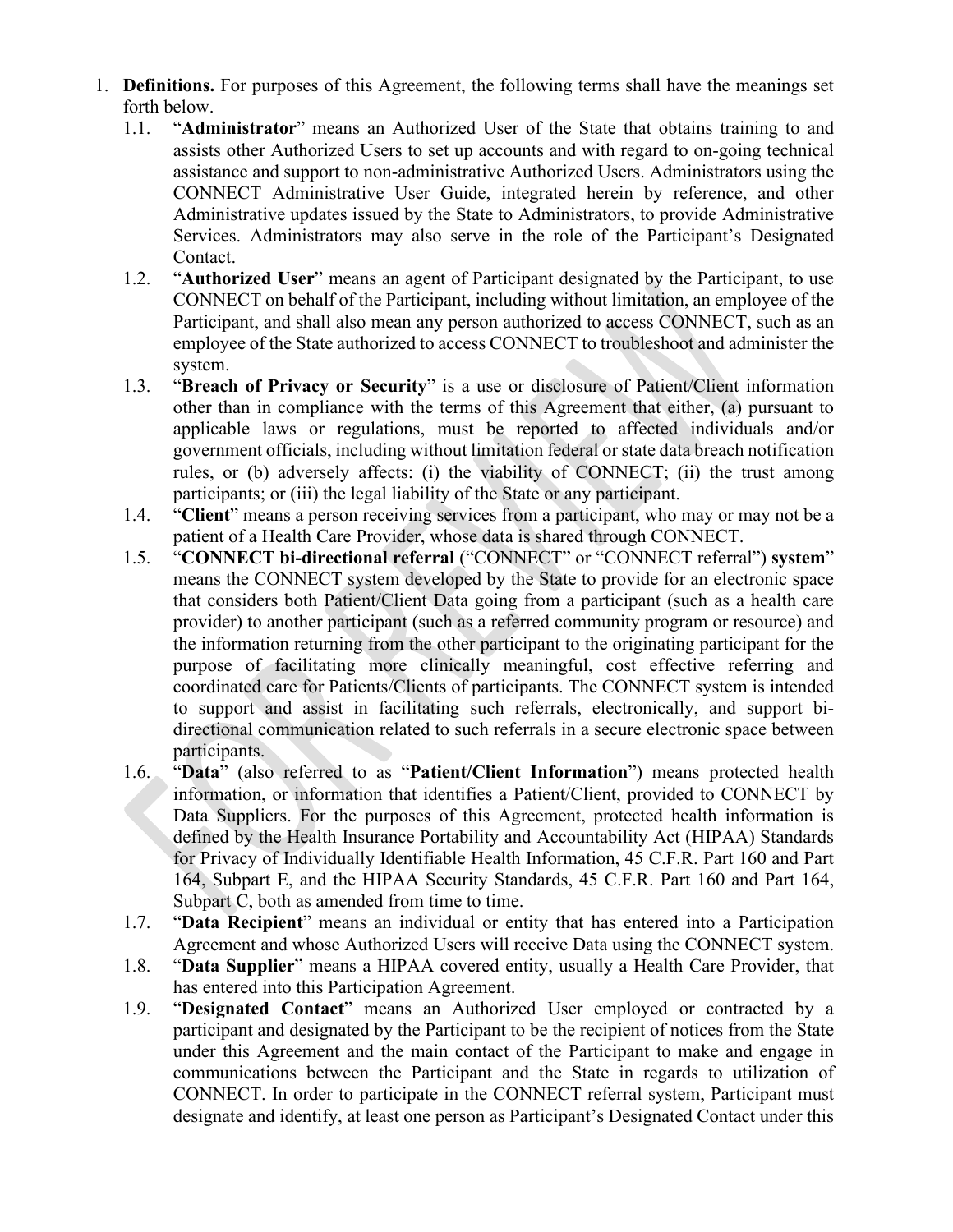Agreement who is the authorized recipient to receive notification and engage in communications with the State and/or its agents or subcontractors, such as the Administrator assigned to Participant's regional area, as directed and determined by the State, with regard to the Participant's utilization and participation in CONNECT.

- 1.10. "**Gatekeeper**" means the CONNECT Authorized User of Participant that receives notification of all referrals for participants. The Gatekeeper assigns incoming client referrals to the Authorized User within the Participant's workforce who is the provider expected to serve the Patient/Client referred. Gatekeepers receive notifications via when a referral is sent through the system to Participant from another participant.
- 1.11. "**Health Care Provider**" means a physician, group practice, hospital or health system, or other health care organization or professional that provides treatment to Patients and has entered into a Participation Agreement. A Health Care Provider also may be a participant, a Data Supplier, a Data Recipient, and an Authorized User.
- 1.12. "**Participant**" is the party to this Agreement. This Agreement does not permit access to CONNECT by persons who are not participants or Authorized Users of participants or the State.
- 1.13. A "**participant**" or "**participants**," herein, refers to all connect participants, including Participant.
- 1.14. "**Participation Agreement**" means a legally binding agreement between the State and a party pursuant to which that party acts as a participant in accordance with, and agrees to comply with, this Agreement.
- 1.15. "**Patient/Client Data**" means information provided, or made available through CONNECT.
- 1.16. "**Patient**" means an individual who has received or will receive treatment or health care services from a Health Care Provider.
- 1.17. "**Permitted Use**" is the reason or reasons for which participants and Authorized Users may access Data through CONNECT. For the purpose of this Agreement, Permitted Use is defined as: use of Participant, and other participants, locating referral sources for Participant's Patients/Clients, referring such Patients/Clients to other participants and tracking referral information and statuses of referred Patients/Clients to ensure referral process effectuated its purpose. The State is permitted to use CONNECT and Participant information in CONNECT to administer the CONNECT system and assist Participant and other participants in a manner compliant with this Agreement and applicable law, including Privacy Laws, and for the purpose of obtaining and using Participant information, excluding Patient/Client Data protected from such uses by Privacy Laws, to further public health efforts in the State of Montana, including, but not limited to, integrating Participant information into other public health related referral systems and making that information publicly available. The right of the state to use and disclose Participant information by the State for public health efforts will survive the termination of this Agreement.
- 1.18. "**Privacy Laws**" means all federal and state laws and regulations designed to protect the privacy and security of individuals and governing the use and disclosure of individually identifiable information of Patients/Clients of participants used or disclosed by and through the CONNECT system by the State, participants and Authorized Users. Such laws include, but are not limited to, the health insurance portability and accountability act of 1996 (HIPAA), the Health Information Technology for Economic and Clinical Health Act of 2009 (HITECH Act), and the regulations promulgated thereunder (such as the HIPAA Privacy Rule, Security Rule, and Breach Notification Rule) by the U.S. Department of Health and Human Services (the "HIPAA Regulations") and other applicable laws, such as the Montana Statutes falling within the Montana Code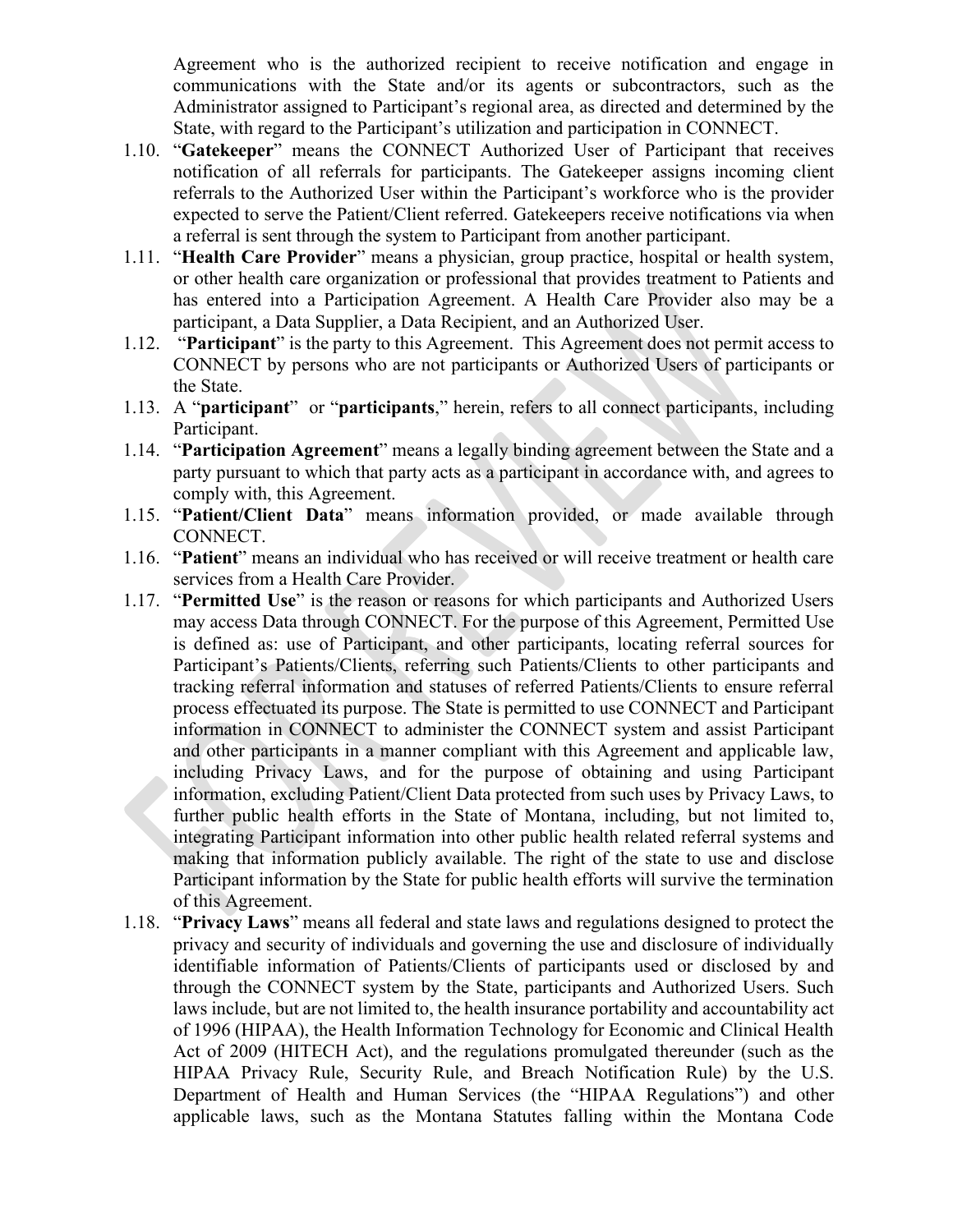Annotated, Title 50 (Health and Safety), Chapter 16 (Health Care Information), as applicable; the Family Educational Rights and Privacy Act (FERPA) and Montana Statutes falling within Title 20 (Education), specifically, Chapter 5 (Pupils), Chapter 1 (General Provisions), Part 2 (Miscellaneous Provisions) and Chapter 5 (Pupils), Part 4. (Health), along with any other state or federal laws governing the use and disclosure of education and other such confidential records, such as those statutes and rules implemented under the Montana Code Annotated Title 52 (Family Service), and Title 41 (Minors); the Individuals with Disabilities Act (IDEA) and its implementing regulations; 42 CFR Part 2 (governing information related to alcohol or drug abuse diagnosis, treatment or referral for treatment by Part 2 providers), and its implementing regulations; and, all other laws governing the use and disclosure of individually identifiable information of Patients/Clients of the State, participants and Authorized Users used and disclosed pursuant to this Agreement through the CONNECT system.

- 1.19. "**Provider"** means the Authorized User in the Participant's employ that offers the actual service to the client. Providers are the individuals who both make the referrals through the system and who update referral statuses of Patients/Clients in the CONNECT system. These individuals may be medical doctors, nurses, social workers, therapists, nutritionists, or other individuals employed by the Participant to provide services. Participants may also assign provider roles to individuals who assist the services providers. Providers may also be CONNECT Gatekeepers for purposes of referral assignment.
- 2. **Participation Term.** Participant agrees that the initial term of participation in the CONNECT referral system shall commence on the Effective Date and expire when/if a party terminates its participation in CONNECT or this Agreement is otherwise terminated pursuant to its terms, including, but not limited to, if the State requires Participant to renew its participation status in CONNECT by executing a new or updated Participation Agreement, or other agreement superseding this Agreement, and Participant does not do so as requested by the State ("Term").

## 3. **Participant Responsibility.**

3.1. **Participant Responsible for Participant Conduct and Conduct of Authorized Users.** Participant shall be solely responsible for all acts and omissions of Participant and/or Participant's Authorized Users, and all other individuals who access Patient/Client Information through CONNECT and/or make such information available to the State and other participants through CONNECT as agents of Participant, and all such acts and omissions shall be deemed to be the acts and omissions of Participant. Participant shall require that all of its agents using the CONNECT system are Authorized Users and that they use the CONNECT referral system only in accordance with the terms of this Agreement and the Terms of Use. Participant shall discipline appropriately any of its Authorized Users who fail to act in accordance with this Agreement in accordance with the Participant's disciplinary policies and procedures.

### 4. **General Obligations of the Parties.**

4.1. **Technology and Systems.** Participant shall have the sole responsibility for acquiring, installing and maintaining its own technology environment and equipment necessary to properly access, operate and utilize CONNECT, including, without limitation: servers, Internet access, LANs and WANs; for any communications or other costs incurred in operating, accessing and using CONNECT, and for any other expenses relating to the foregoing. Any necessary equipment and connections shall conform to the State's thencurrent specifications for CONNECT. Participants shall be responsible for ensuring that all computers connecting to CONNECT are properly configured, including but not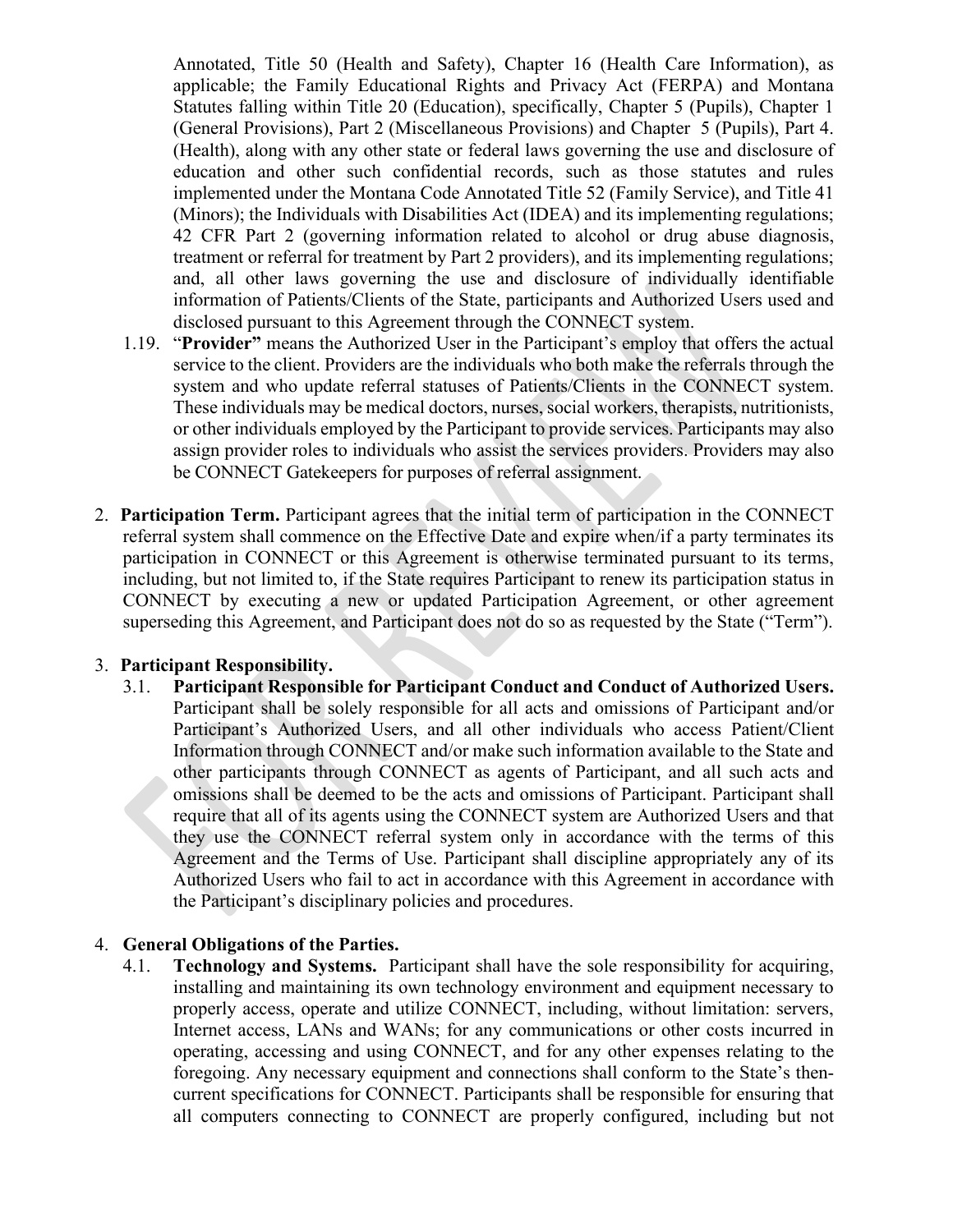limited to the operating system, web browser, and internet connectivity. Participant shall be responsible for selecting and training adequate personnel with the requisite experience necessary to operate their systems, who are also familiar with the records accessed/transmitted through CONNECT. Participant shall establish adequate operational back-up systems and procedures to ensure recovery and continuity of its systems and operations in the event of a failure.

4.2. **Regulatory Compliance.** Authorized Users and Participant assume sole and complete responsibility for ensuring that its or their use of CONNECT, as applicable, are in compliance with all applicable federal, state and local laws and regulations, including, without limitation all Privacy Laws applicable to the information disclosed, in any way, through the CONNECT system.

## 5. **Suspension of Access; Termination.**

- 5.1. **Suspension of Access to the CONNECT Referral System.** The State may suspend Participant's and/or its Authorized Users' access to the CONNECT referral system, pending possible termination of the Participant's and/or its Authorized Users' participation in the CONNECT referral system, for any of the following reasons:
	- A. The Participant has failed to reasonably utilize the CONNECT referral system for referrals;
	- B. The Participant or its Authorized Users have failed, repeatedly, to respond to referrals sent to Participant from other Participants or actively or appropriately engage in coordinated care efforts requested by other Participants;
	- C. The Participant or any of its Authorized Users have been determined noncompliant with or sanctioned by the Federal or State government under any Privacy Law;
	- D. The Participant has discontinued its operations;
	- E. The State has determined that Participant and/or its Authorized users have or likely have violated any portion of this Agreement;
	- F. The Participant or its Authorized Users are subject to criminal charges related to Participant's services;
	- G. Any other reason deemed appropriate by the State to suspend the Participant's participation under this Agreement in order to protect other participants, Authorized Users and/or Patients/Clients from the actions of the Participant and/or its Authorized Users.

In the event that Participant and/or its Authorized Users are suspended from accessing the CONNECT referral system the Participant or Authorized User may request to the DPHHS Administrator that the State reinstate suspended access to the system, and whether a Participant's and/or an Authorized User's access is reinstated is, and will remain at all times under this Agreement, at the sole discretion of the State. Participants and Authorized Users suspended from the system may only be reinstated by the DPHHS Administrator of the CONNECT referral system. Following suspension of Participant or Authorized User Access, the State may terminate Participant's participation in the CONNECT referral system pursuant to the terms of this Agreement, if the state deems it appropriate to do so, in its sole discretion.

5.2. **Termination.** Each Participant's Authorized User's and/or license to use and access CONNECT, as applicable, will terminate immediately upon the State's revocation of the Authorized User's username and password or termination or expiration of the relevant Participation Agreement. In addition, the Participant's and/or Authorized User's license to use and access CONNECT, as applicable, may be terminated by the State, immediately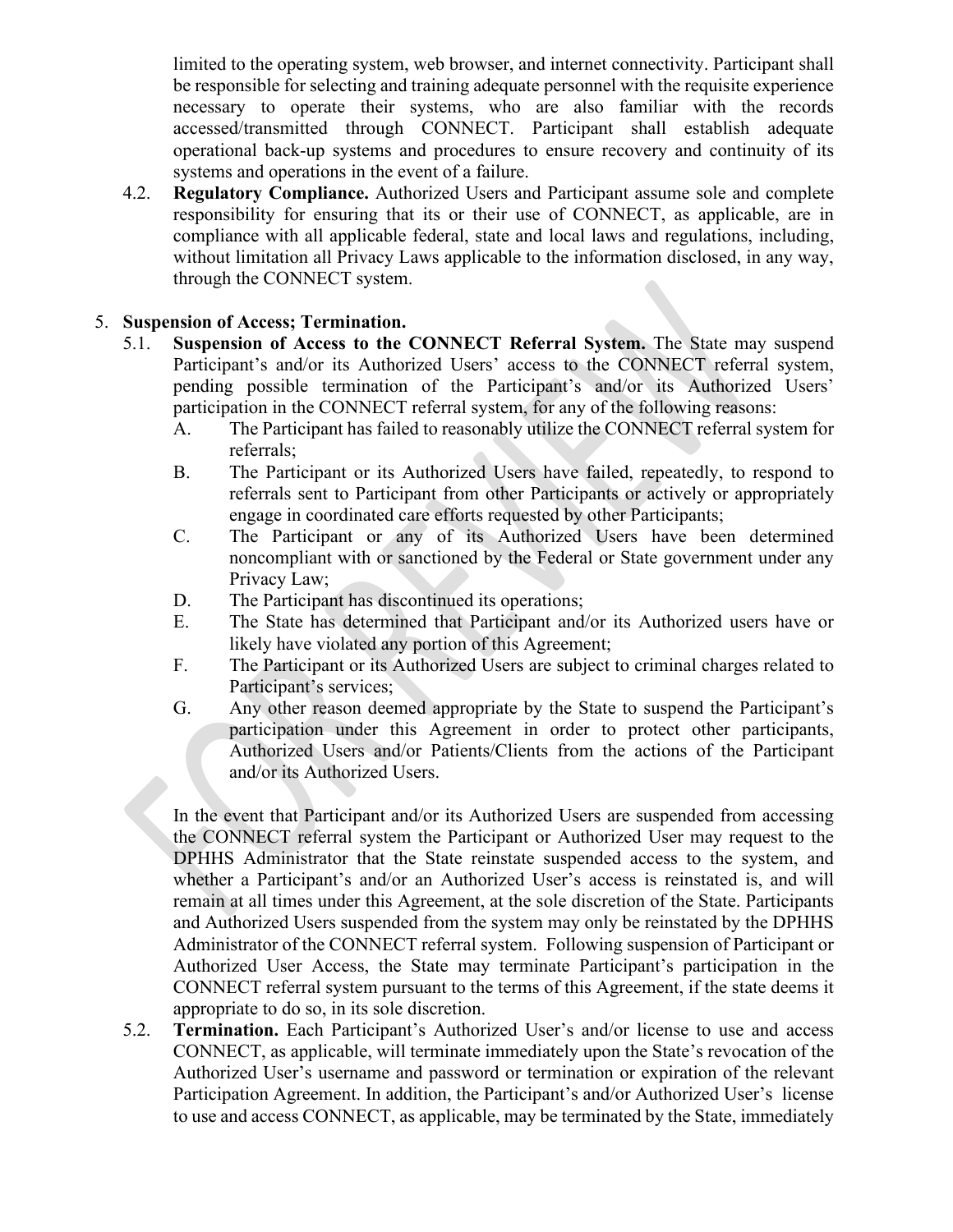and without prior notice to the Participant and/or Authorized user(s), as applicable, in the event (a) the Participant or an Authorized User of the Participant materially breaches these Terms of this Agreement; (b) the State gives an Authorized User or Participant notice of additional terms and conditions that will govern use of or access to CONNECT, and the Authorized User or Participant does not accept the additional terms and conditions; (c) the State ceases providing access to CONNECT, in general; and/or (d) in the case of the Participant, specifically, the Participant has discontinued its operations or otherwise discontinued providing services.

- 5.3. **Termination Without Cause.** The State may terminate this Agreement without cause, at any time, upon notice to the Participant. When possible, the State may give thirty (30) days or more prior notice to the Participant for the purpose of permitting the participant transitioning referrals from the system, prior to the effective date of termination. The State may terminate this agreement immediately if federal and/or state funding to maintain CONNECT becomes unavailable to sustain system operations.
- 5.4. **Consequences Upon Termination.** Upon the termination or expiration of an Authorized User's or a Participant's license to use and access CONNECT, as applicable: (a) the Authorized User's or Participant's use of CONNECT shall immediately and automatically terminate, (b) the Authorized User or the Participant shall cease use of any of the State Intellectual Property related to CONNECT; (c) the Authorized User or the Participant shall immediately return to the State any State Intellectual Property, the State Confidential Information, documentation and any other the State property in Authorized User's or Participant's possession; and (d) the Authorized User or the Participant shall certify its compliance with this Section to the State in writing upon request.

Following termination of this Agreement with Participant, the State may retain data from the Participant in the CONNECT system for any period needed by other Participants to continue to provide services to Patients/Clients and as required by State policies and procedures, applicable grant or other funding or applicable law and regulations, and pursuant to other Permitted Uses Under this Agreement.

Participant further acknowledges and agrees that any Patient/Client Information made available to CONNECT prior to termination of the Agreement will remain in CONNECT, and be addressed pursuant to the terms of this Section 5.4. and State policies and procedures and will not be returned to Participant. Following termination of this Agreement, the State may, at its election, delete the data or Patient/Client Information in accordance with the State's data retention and destruction policy as then in effect and as modified from time to time.

## 6. **Complete Agreement; No Waiver.**

- 6.1. This Agreement includes, and incorporates by reference:
	- 6.1.1. Terms and Conditions of Participation and Use for the CONNECT referral system;
	- 6.1.2. CONNECT System Business Associate Agreement;
	- 6.1.3. Any additional agreements signed by the State and Participant in relation to the Participant's participation in the CONNECT system;
	- 6.1.4. CONNECT Policies and Standards, as applicable.
- 6.2. This Agreement sets forth the entire understanding of the State and the Participant and supersedes all prior agreements and understandings with respect to its subject matter, unless otherwise stated in this Agreement. The waiver of any breach or default will not constitute a waiver of any other right hereunder or any subsequent breach or default.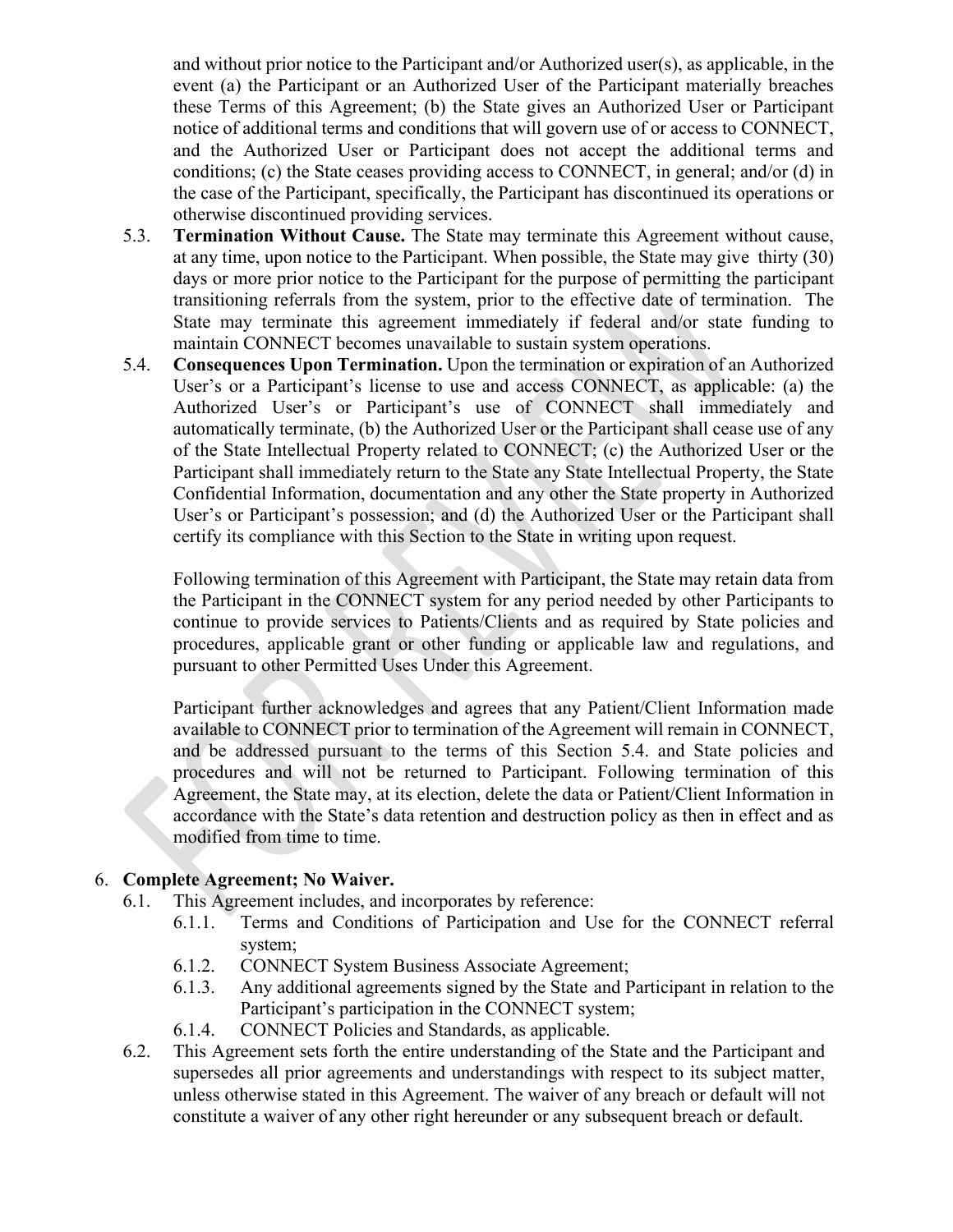# 7. **Other Provisions and Legal Terms**

- 7.1. **Notices.** All notices made pursuant to this Agreement to the Participant and its Authorized Users shall be in writing and sent to the Authorized User and the Designated Contact of the Participant through the notifications function of the CONNECT system. Notices to the State shall be made to the DPHHS CONNECT Administrator.
- 7.2. **Governing Law.** This Agreement shall be construed and controlled by the laws of the State of Montana, without reference to conflict of laws principles.
- 7.3. **Jurisdiction, Venue, and Attorney Fees.** The Parties agree that all disputes between Participant and the State that arise in any way out of or in connection with this Agreement shall be heard exclusively in the State District Court of Montana located in Lewis and Clark County, Helena, Montana. If there is litigation concerning this Agreement, each party must pay its own costs and attorney fees.
- 7.4. **Amendment.** This Agreement may be amended by the State by providing notice to Participant at least thirty (30) days before any such amendment takes effect, and the terms of the amended Agreement will be effective with respect to Participant, unless Participant provides its notice of termination within thirty (30) days of the notice of amendment.
- 7.5. **No Third-Party Beneficiaries.** This Agreement is entered into for the benefit of the Parties and not for the benefit of any third party.
- 7.6. **Compliance with Laws.** Notwithstanding anything contained in this Agreement to the contrary, the obligations of the Parties will be subject to all applicable laws, regulations and orders, present and future, of any governmental authority having jurisdiction over the Parties. It is the intention of the Parties that this Agreement will comply with all applicable laws and regulations.
- 7.7. **General Construction.** As used in this Agreement, the plural form and singular form each shall be deemed to include the other in all cases where such form would apply. "Includes" and "including" are not limiting, and "or" is not exclusive.
- 7.8. **Independent Contractors.** The relationship of the State and the Participant established by this Agreement is that of independent contractors. This Agreement does not give the State or the Participant the power to direct and control the day-to-day activities of another; constitute the State, the Participant, any other participant in the CONNECT referral system as partners, joint ventures, co-owners, principal agent(s), or otherwise as participants in a joint or common undertaking; or allow the State or the Participant to create or assume any obligation on behalf of another for any purpose whatsoever.
- 7.9. **Non-Assignability.** No rights of the Participant under this Agreement may be assigned or transferred by the Participant, either voluntarily or by operation of law, without the prior written consent of the State, which it may withhold in its sole discretion.
- 7.10. **Warranty of Signature.** This Agreement must be signed by a representative of the Participant that is authorized to commit the Participant to all of the terms of this Agreement. By signing this Agreement, the person signing represents and warrants that he or she has been authorized by the respective Participant to enter into the obligations set forth in this Agreement and has read and understood this Agreement.
- 7.11. **Remedies.** The parties expressly agree that the State shall be entitled to injunctive and other equitable relief to prevent such a breach, in addition to any other remedy to which the State might be entitled. The parties waive the posting of any bond or surety prior to the issuance of an injunction hereunder. In the event a court refuses to honor the waiver of bond hereunder, the parties expressly agree to a bond in the amount of \$100.00. All remedies for such a breach shall be cumulative and the pursuit of one remedy shall not be deemed to exclude any other remedy with respect to the subject matter hereof.